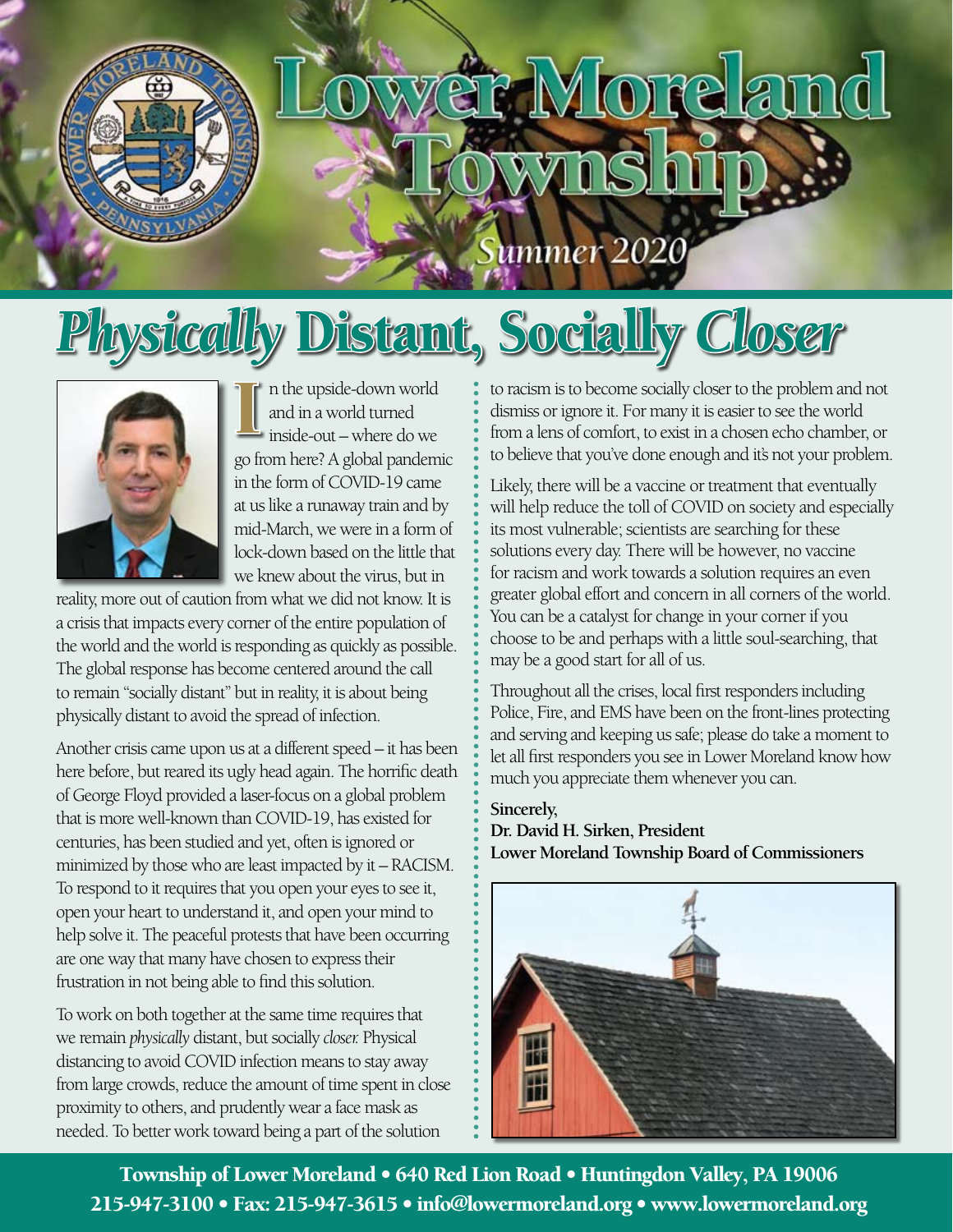

#### Inside this Issue:

### Township Lower ore amd

640 Red Lion Road Huntingdon Valley, PA 19006 **[www.lowermoreland.org](http://www.lowermoreland.org)**



*Standing (from Left to Right): Commissioner Blumhardt; Commissioner Canale; Commissioner Hausen Seated (from Left to Right): Commissioner Kuritz; Commissioner Sirken, President; Commissioner McQueen, Vice-President*

**BOARD OF** Ward 1: Ruth A. Hausen [Rhausen@lowermoreland.org](mailto:Rhausen@lowermoreland.org) **COMMISSIONERS** Ward 2: Jill Blumhardt [Jblumhardt@lowermoreland.org](mailto:Jblumhardt@lower-moreland.org ) Ward 3: **Clay D. McQueen,** *Vice President* [Cmcqueen@lowermoreland.org](mailto:Cmcqueen@lower-moreland.org) Ward 4: Joseph A. Canale, Jr. [Jcanale@lowermoreland.org](mailto:jcanale@lowermoreland.org) Ward 5: **Dr. David H. Sirken,** *President* [Dsirken@lowermoreland.org](mailto:Dsirken@lower-moreland.org) Ward 6: **Denise A. Kuritz** [Dkuritz@lowermoreland.org](mailto:Dkuritz@lower-moreland.org)

Township Directory **Christopher R. Hoffman,** *Township Manager* **E.J. Lee,** *Assistant Township Manager/Finance Director* **David J. Scirotto,** *Chief of Police* **Stephen D. Woerner,** *Director of Public Works* **Robert D. Schadegg,** *Code Enforcement Officer/ Zoning Officer* **Robert Scholly, Jr.,** *Fire Marshal/Emergency Management Coordinator* **John B. Rice,** *Township Solicitor* **Timothy P. Woodrow, P.E.***, Township Engineer* **Stephen R. Gabriel,** *Township Planner* **Jane Anne Saile,** *Tax Collector*

**MEETING DATES** Board of Commissioners: Monthly Meeting- 7:00 p.m. Second Tuesday of the month<br> **SCOMES** Building Code of Appeals: No monthly meeting. Chairman calls as assignments required **Building Code of Appeals:** No monthly meeting. Chairman calls as assignments require Civil Service Commission: No monthly meeting. Chairman calls as assignments require Historical Architectural Review Board: 7:00 p.m. First Monday of the month Lower Moreland Township Authority: 7:00 p.m. Meets quarterly, first Wednesday of the month Planning Commission: 7:00 p.m. Fourth Thursday of the month Zoning Hearing Board: 7:00 p.m. Third Thursday of the month

#### Important Phone Numbers

| Lower Moreland Township Police (non-emergency): 215-947-3132 |  |
|--------------------------------------------------------------|--|
|                                                              |  |
| Huntingdon Valley Fire Company (non-emergency): 215-947-2454 |  |
|                                                              |  |
|                                                              |  |

2 Lower Moreland Township Newsletter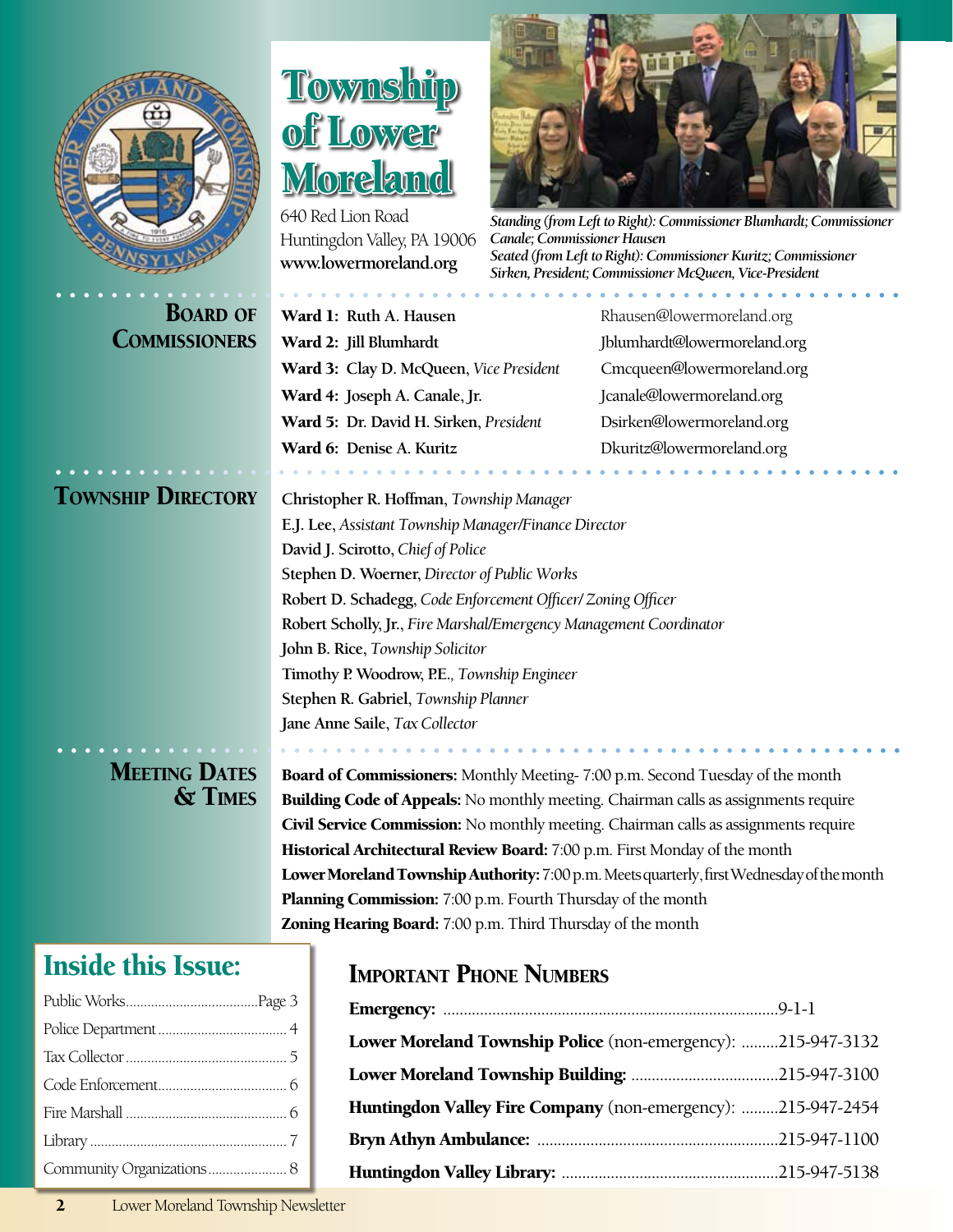## Public Works

### Trash & Recycling Reminders & Information

Trash and recycling materials must be placed curbside the night before your collection, but not before 6:00 p.m. A limit of six trash cans, bundles or bags is enforced. Containers and bags may not exceed fifty pounds each. Please note that hazardous materials, concrete, dirt and tires, to name a few, may not be placed curbside for collection.

#### Holiday Collection Schedule

#### Labor Day **- Monday, September 7, 2020**

- If your trash day is typically Monday, it will be collected on Thursday, September 10th (up to 12 trash bags allowed)
- If your recycling day is typically Monday, it will be collected on Monday, September 14th

#### Thanksgiving Day **- Thursday, November 26, 2020**

- If your trash day is typically Thursday, it will be collected on Monday, November 30th (up to 12 trash bags allowed)
- If your recycling day is typically Thursday, it will be collected on Thursday, December 3rd

#### Christmas Day **- Friday, December 25, 2020**

• If your trash day is typically Friday, it will be collected on Tuesday, December 29th (up to 12 trash bags allowed)



#### White Goods

Residents are required to obtain a sticker for the collection of appliances known as white goods. White goods include stoves, refrigerators, washers, dryers and hot water heaters. Collection of white good items occurs the third Monday of the month and there is currently no additional fee. To obtain a sticker, please call 215-947-3100 or stop by the Township building to pick one up.

#### Yard Waste Collection

Republic Services will be collecting yard waste every Wednesday until the end of the year. We ask that all residents adhere to the following yard waste guidelines:

- Yard waste must be placed in a biodegradable bag or container up to 32 gallons and weigh less than 40 lbs. The container must have a designated yard waste collection sticker, which can be obtained free of charge from the township administration building.
- All sticks and tree limbs may not exceed a diameter of 2 inches or a length of 36 inches. Bundles should weigh no more than 40 lbs and be tied with manila rope or jute twine.
- Yard waste resulting from contractor services must be removed by the contractor.

#### E-Waste Collection

- A collection bin for e-waste items is available at the Public Works
- Building. **Residents may drop off e-waste items Monday – Friday from 9:00 a.m. – 2:00 p.m. by appointment only.** Collection is for Lower Moreland residents only and I.D. is required.

Accepted materials include audio and video equipment, vacuums, PC's, car batteries, cell phones, to name a few. A full list of items is available at **[www.lowermoreland.](www.lowermoreland.org) [org](www.lowermoreland.org)**. To make an appointment, please contact Kelly Jones at 215-947-3100 or **[kjones@](mailto:kjones@lowermoreland.org) [lowermoreland.org.](mailto:kjones@lowermoreland.org)**

#### Leaf Mulch Available

Leaf compost is available at no charge to residents and can be picked-up during business hours. The leaf compost available comes from the Township's collection of residential loose leaves. Leaf mulch is an eco-friendly way to provide nutrients to vegetable and flower beds as well as spread at the base of a tree. For more information, contact the Public Works department at 215-947-3100.

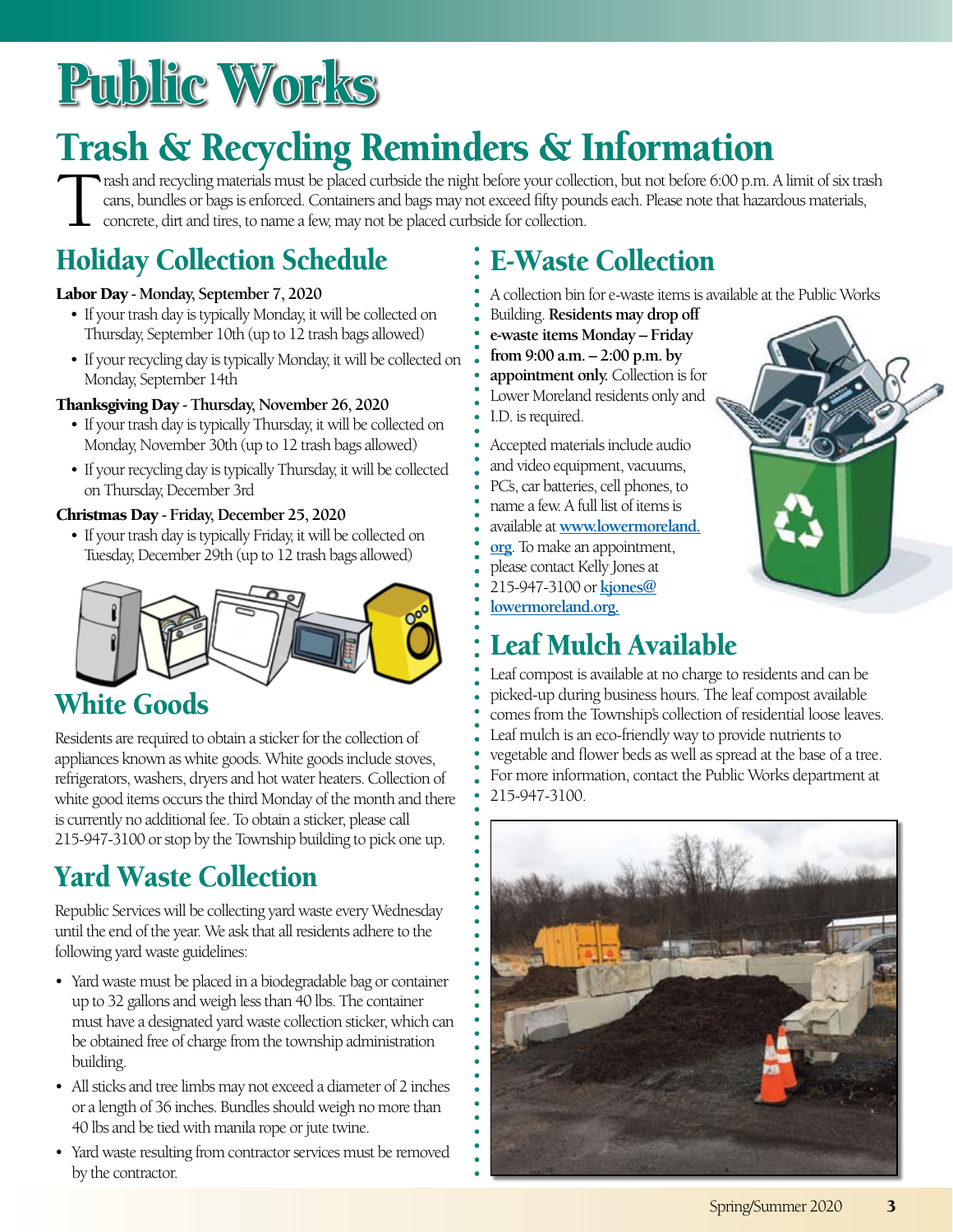## Police Department

#### Internship Program

Inder the direction of Chief Scirrotto, in 2019 the Lower<br>Moreland Township Police Department began offering<br>internship opportunities to criminal justice students from<br>local colleges and universities. Police Department int Moreland Township Police Department began offering internship opportunities to criminal justice students from local colleges and universities. Police Department interns earn college credit while participating in a variety of activities.

In exchange for the opportunity to earn college credits while learning first-hand about police work, interns help the police department with various community outreach activities including back-to-school nights, the "coffee with a cop" program, and giving crime prevention talks to residents and community groups.

Recent interns include Robert Covely (Penn State, 2019), Orenda Geller (Temple University, 2020), Lindsay Joyce (Bloomsburg University, 2020) and Amit Zach (Temple University, 2022). The Police Department also provides opportunities for high school seniors to participate in community service projects through the LMHS Community Action Project for Seniors (CAPS) program. In 2019, police interns provided over 600 hours of service to the Lower Moreland community.

Prospective interns are encouraged to contact Rich Worthington, police training coordinator, at 215-947-3132 for more information.

#### Accreditation Program

In 2001 the Pennsylvania Chiefs of Police Association introduced the Pennsylvania Law Enforcement Accreditation Program. Accreditation is a voluntary program which allows municipal police departments across the commonwealth to demonstrate and maintain a commitment to professional, consistent policing within their jurisdiction.

Under the direction of Chief Scirrotto, the Lower Moreland Police Department has started the process towards becoming an accredited agency. The department has begun with a systematic review of all existing policies and procedures, which will be followed by the creation and promulgation of a new body of professional standards to more clearly define the mission and role of the police department within the Lower Moreland community. As part of this process, all aspects of police department operations are being reviewed to ensure they match both organizational values and applicable professional standards. The accreditation process will culminate in an independent evaluation of the department by law enforcement professionals. The accreditation process is both time and labor intensive. To date, only 300 of Pennsylvania's more than 1,100 law enforcement agencies have sought PCPA accreditation, and only 117 agencies have achieved it.

Accreditation will have many benefits for the Police Department and the Lower Moreland community. Some of the benefits that communities typically see from accreditation are an improvement in police–community relations, a decrease in liability insurance expenditures, reduced agency risk and exposure to lawsuits, the development of improved and innovative methods of providing

- law enforcement services to the
- community, and enhanced transparency
- and accountability to both the public and
- elected officials. By achieving accreditation, the Lower Moreland Township Police
- Department will be well positioned to continue to provide effective law enforcement while ensuring that all people are treated with consistent professionalism and respect.

#### Medication Drop-Off

Do you have old, expired or unused medications sitting in your medicine cabinet? You can dispose of them safely and free of charge at the Lower Moreland Police Department! A secure, confidential drug drop box is located in the police station lobby and is available during business hours, 7:00 a.m.-10:30 p.m. Monday through Friday and 10:00 a.m.-3:00 p.m. on Saturdays. All medications are accepted, with the exception of needles (sharps) and liquids. Help us keep prescription medications away from children and out of our waterways!

#### Waze Police Partnership

Lower Moreland Township has partnered with Waze and Google Maps through the Waze for Cities Connected Citizens Program. This program will connect the Lower Moreland Township Police directly with Waze and Google Maps to assist motorists with immediate information about closed roads and other traffic hazards as well as detours. Through the Waze for Cities program the Lower Moreland Township Police hope to assist in lowering traffic congestion and address community concerns related to traffic in Lower Moreland Township. For more information about the Waze for Cities Connected Citizens Program please visit **[https://www.waze.com/ccp.](https://www.waze.com/ccp)**

#### Lower Moreland Police Department joins forces with Ring

The Lower Moreland Police Department recently partnered with Ring, a home security and smart home company owned by Amazon, and the Neighbors by Ring app. This app allows police departments to solicit possible video evidence from residents who are part of the program. Residents in the "Neighbors Group" can also post videos of unreported crimes, which the Lower Moreland Police Department can view. Our Department can also post warnings about possible problems or crimes in the area, further providing Lower Moreland residents with real-time information. The app can be downloaded from the Apple App Store or Google Play.

#### ATV Regulations

We would like to remind residents that Pennsylvania Vehicle Code strictly prohibits the operation of all-terrain vehicles (ATVs) or snowmobiles on roadways. The operation of ATVs or similar sized vehicles in Township parks is also prohibited by Township Ordinance 132-1(28). If you see these vehicles on roadways or parks in the community, please call 911.

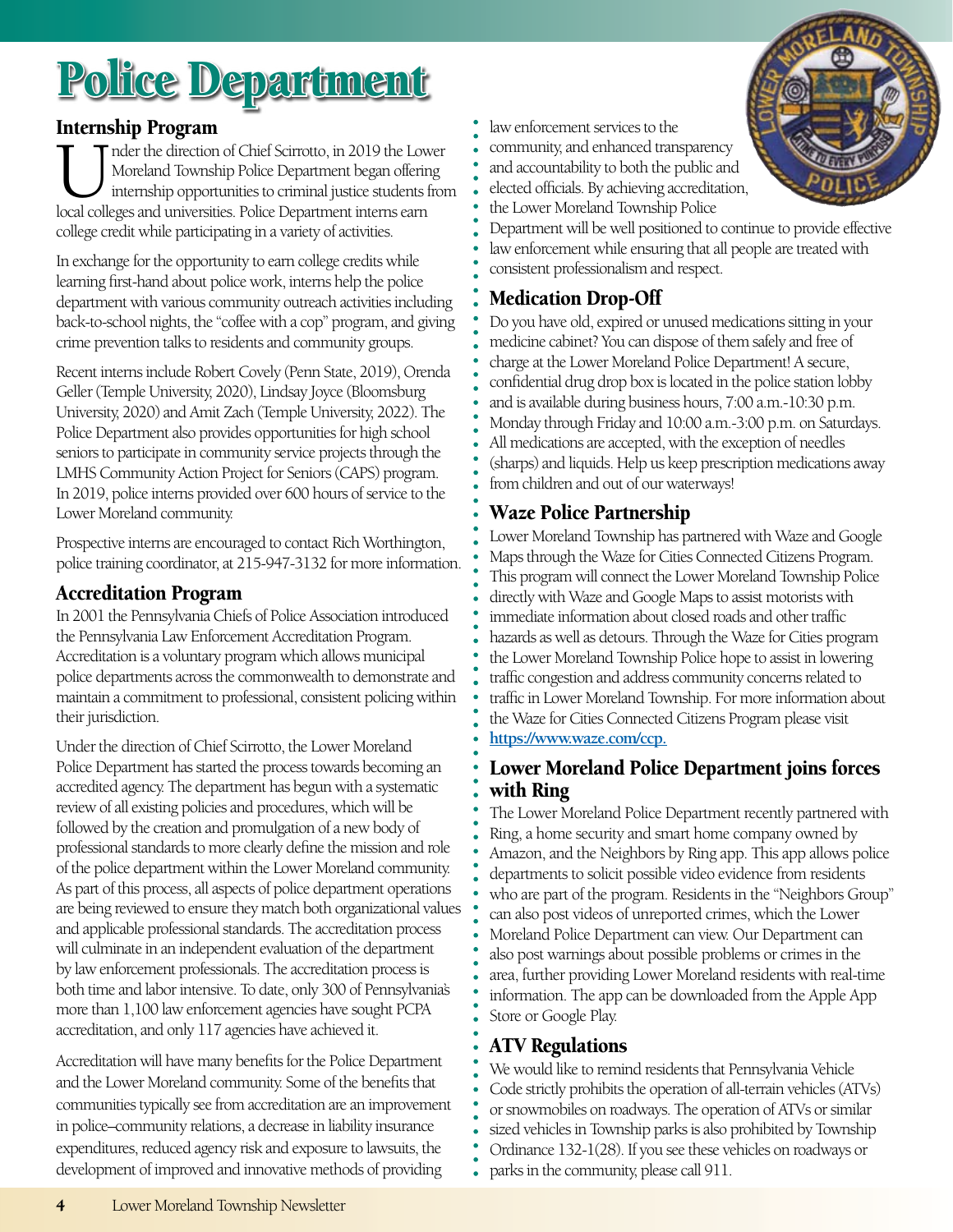#### A Message from Chief Scirrotto



#### *Dear Members of the Lower Moreland Community:*

In light of recent current events, I<br>
would like to take this opportunity<br>
to address how the Lower Morelan<br>
Township Police Department is taking n light of recent current events, I would like to take this opportunity to address how the Lower Moreland steps to provide the highest level of police services.

#### Competitive Hiring Process

The Lower Moreland Township Police Department has established a rigorous and competitive hiring process which includes physical fitness testing, mental health evaluations and extensive background investigations. Through this process, the department has been able to employ outstanding, professional and diverse men and women to serve the Lower Moreland community.

#### Community Policing Programs

During my first year as Chief of Police, I introduced several community policing programs aimed at strengthening partnerships with people who live and work in the community. These programs can help foster trust and transparency, leading to more efficient and effective policing. The Department has completed over thirty community events including: Bus Stop Buddies, Mock Teen Bedroom, attended Back to School Nights at local schools and participated in active shooter education and training. Also, our department has partnered with the Lower Moreland Township School District to hire a School Resource Officer (SRO), responsible for safety and crime prevention in the district's schools

#### De-escalation Training

The Lower Moreland Police Department prides itself in having one of the most progressive Arrest and Control Tactics Training

programs in the region. Established last year, the program utilizes techniques associated with Brazilian Jiu Jitsu, a self-defense martial art. These techniques aim at reducing the intensity of an encounter with a suspect and decreasing the need to use a higher level of force, all while maintaining control of the situation. Officers receive mandatory annual training with the option of additional training as well. Classes are taught by LMPD Officer Aleksander Sireev and me, as we have both attained black belts in Jiu Jitsu. I have also taught this program for the Temple University and Montgomery County Community College Police Academies for over a decade and have engaged the Municipal Police Officers Education and Training Commission in hopes of using our program as the model Defensive Tactics Curriculum for the entire state.

#### New Policing Technology

The use of technology has greatly helped transform current police work. All police vehicles are equipped with a dash camera. Video from these cameras are reviewed by department supervisors to ensure that officers are maintaining the highest professional and performance standards during their patrols. Any use of force incidents are thoroughly reviewed and critiqued to provide improvement among our ranks and safeguard against any improper actions. The department is working towards a bodycam program, which will provide additional oversight.

I believe that our police department is leading the charge in hiring the best candidates, fostering strong relationships with our community, implementing safe policing techniques and utilizing state-of-the-art technology. Should you have any questions or concerns regarding the department's operation, feel free to contact me at 215-947-3132 or **[dscirrotto@](mailto:dscirrotto@lowermoreland.org) [lowermoreland.org](mailto:dscirrotto@lowermoreland.org)**.

**Yours in Service, Chief David J. Scirrotto**

## Tax Collector

What a spring we have had! I hope that you and<br>these trying times. Although it has been a lot of<br>togetherness, it has allowed all of us the opportunity to take your families have been able to make it through these trying times. Although it has been a lot of togetherness, it has allowed all of us the opportunity to take a step back and re-evaluate the important things in our lives, family.

In light of the pandemic, tax due dates have been changed on the Lower Moreland Township and Montgomery County real estate tax bills. **We are now in the FACE DUE date period which will expire on AUGUST 20, 2020.** 

The operations of the tax office have changed a little due to the Township Building's closure. I have been working mostly at home but will be returning to the Township Building over the summer. One thing that will not change is that CASH

- WILL NOT BE ACCEPTED for the remainder of this year.
- Even though the Township Building
- has reopened, the lobby is not large
- enough for residents to socially distance
- to accommodate the number of in-person
- payments. I still strongly recommend that you

mail your Township, County and School tax payments into the office or drop off in a sealed envelope into the lock box outside the building.

If you have any questions please call 215-947-7661 or email **[lowermoreland.taxcollector@gmail.com.](mailto:lowermoreland.taxcollector@gmail.com)**

**Thank you, Jane Ann Saile, Tax Collector**

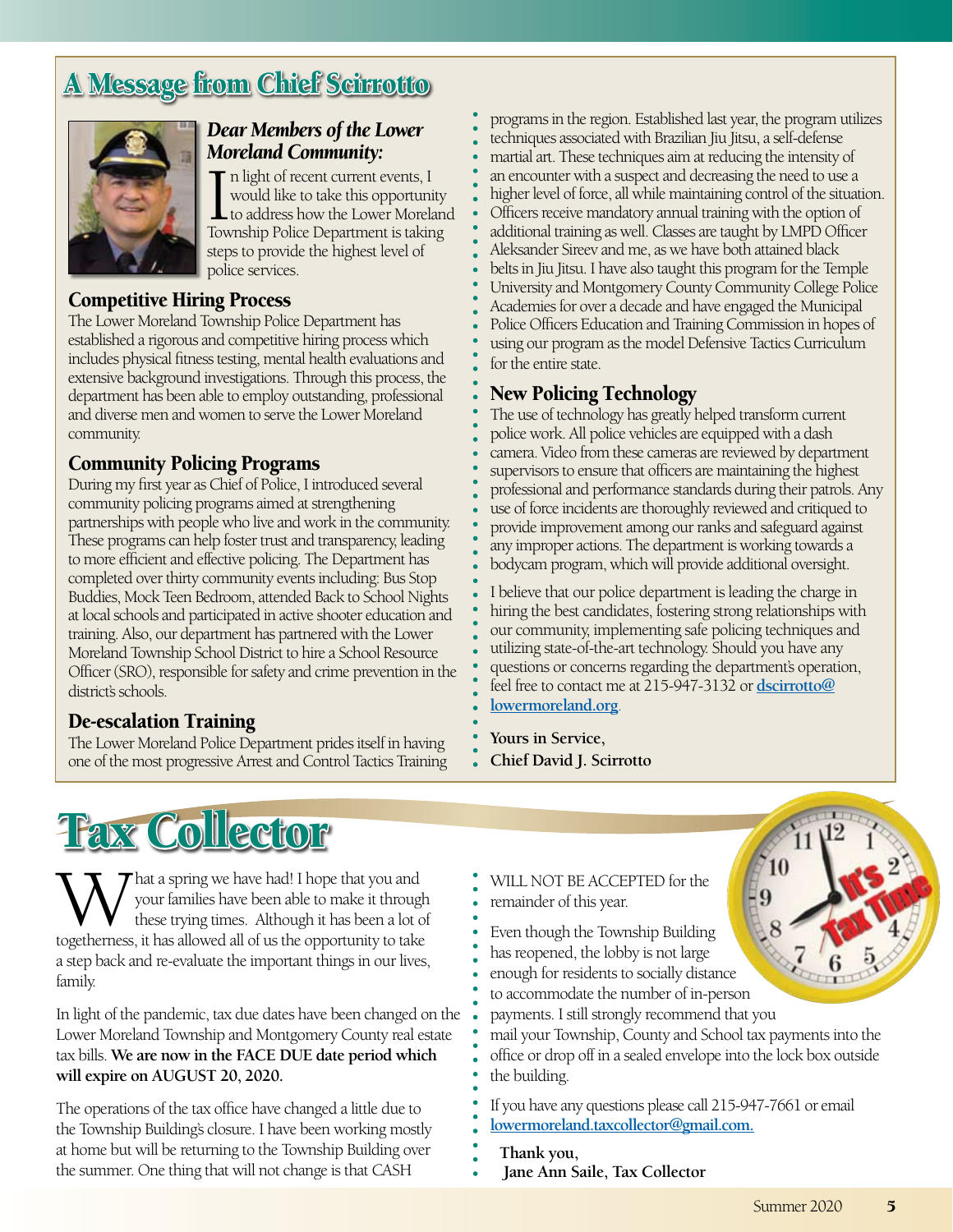## Code Enforcement Department

#### Building Permits

`onsidering the installation of a new fence, pool, or deck this summer? It is important to understand when a permit is needed. Permits need to be obtained for most general construction, plumbing and electrical projects. A permit is also required for signs, fences (new or replacement), sheds, gazebos, pergolas and sidewalks. Permits are not required for painting or wall covering, general landscaping, re-shingling a roof, replacing but not moving plumbing fixtures (except water heaters), cabinets or counter tops and siding.

Please note, permits usually take about 15 business days to process. Once your project is ready for inspections, please notify the Township so we can properly close out your permit. If you are unsure whether a permit is needed, call the Code Department at 215-947-3100. **Work performed without obtaining a permit first can result in the doubling of fees.** 

#### Grading Permits

The enactment of Act 167 in Pennsylvania passes the responsibility to manage stormwater runoff to local municipalities. The result is an obligation on a landowner to manage even the most minor of construction projects through proper design of stormwater management facilities. In general, most patio, building addition, pool and driveway expansion projects require a grading permit. To find out if your project requires a grading permit, call the Code Department at 215-947-3100.

## Fire Marshal

## **Be Alert - Be Informed READYMONTCO**

#### Stay Informed- Sign Up for ReadyMontco

 $\bar{\lambda}$  *Tant to receive notifications regarding emergencies, severe* weather, crime alerts and disasters in Montgomery County? Sign up for ReadyMontco, a mass notification system administered by the Montgomery County Department of Public Safety that allows you to receive emergency and community notifications via your preferred delivery method. The service is free of charge but text messaging and voice rates may apply.

To sign up, visit **[http://readymontco.org/.](http://readymontco.org)** You will need to create a profile, provide a method of contact (text, personal or business email or phone) and add a location. Select "Lower Moreland Township" under Community Info to receive Township alerts. There is also an option to receive County alerts, weather alerts and school information as well.

Six Easy Ways to Prevent Stormwater Runoff Pollution

When stormwater flows over lawns, sidewalks and driveways, it picks



up chemicals, dirt, and other pollutants. The stormwater then travels through a system of pipes and roadside ditches that make up stormwater systems. This water eventually flows directly to creeks, rivers, lakes, wetlands or coastal waters. Prevent stormwater runoff pollution at your home by following these guidelines:

- Wash cars at the car wash
- Pick up after your pet
- Never dump anything down a storm drain
- Check cars for oil leaks
- Use fertilizers and pesticides sparingly
- • Compost your yard waste and organic waste

For more information and additional resources regarding stormwater, visit the Township's website at **[https://lowermoreland.org/residents/stormwater.](https://lowermoreland.org/residents/stormwater)**

#### Help Us Find Your Property in an Emergency

In an emergency, it is imperative that first responders are able to locate your home quickly. The Fire Code requires that new and existing buildings have approved address numbers, building numbers or approved building identification placed in a position that is plainly legible and visible from the street or road fronting the property.

Address numbers shall be Arabic numerals or alphabet letters, contrast with the background and be a minimum of 4 inches high with a stroke width of 1/2 inch. **Address numbers should be mounted on both sides of your mailbox or on your mailbox post and on the house in a visible location from** 

**the street.** Please note that numbers should not be spelled out. Numbers can be purchased at your local hardware store. Should you have any questions, contact the Fire Marshal at 215-947-3100.

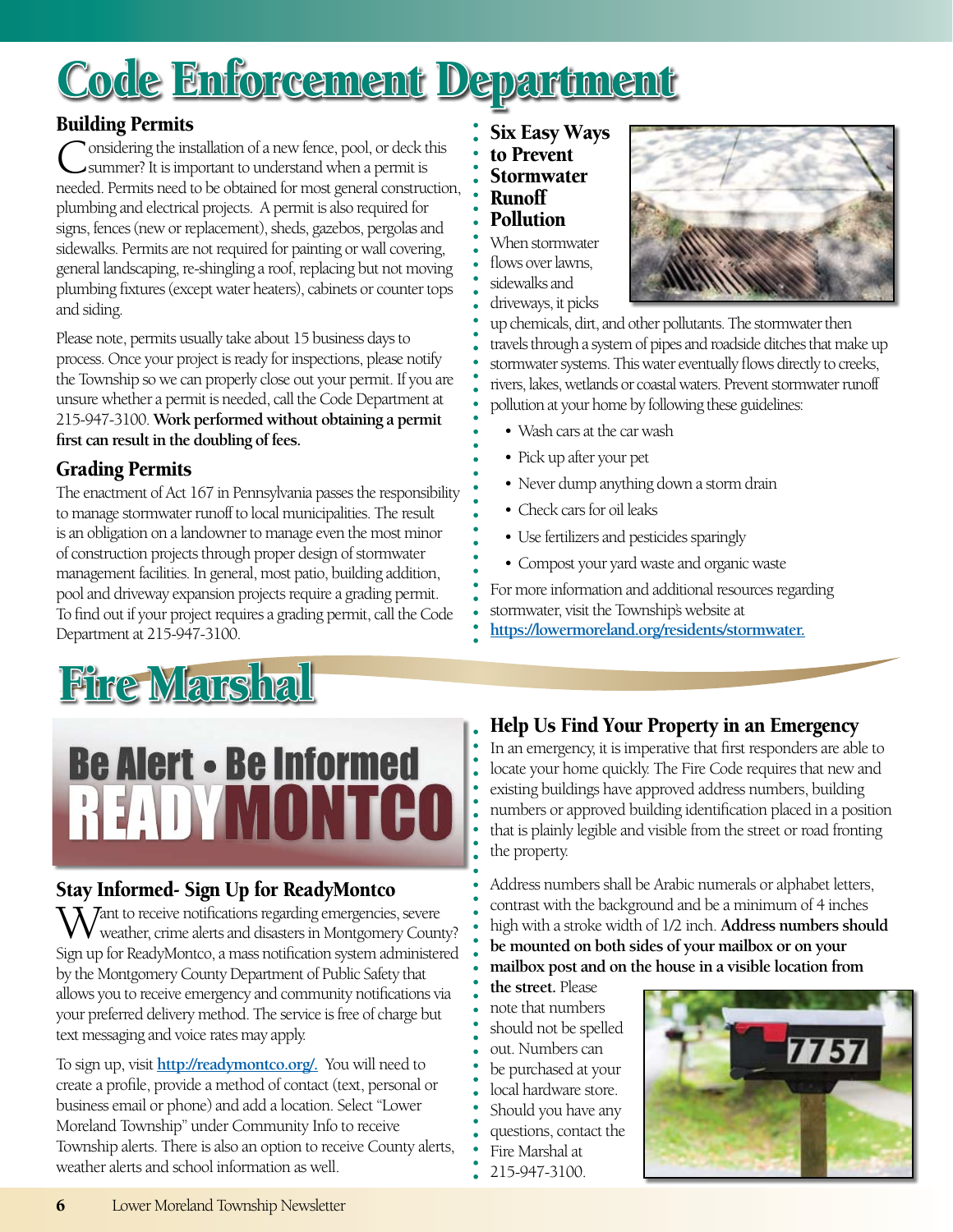## Huntingdon Valley Library



#### Huntingdon Valley Library's Summer Learning Program begins on June 22!

**Children, teens, and adults are all invited to participate in** Imagine Your Story **this summer. The new Beanstack app or website will allow you to log reading time & activities, plus submit raffle tickets for prizes, all online. Virtual events will include storytimes, author visits, trivia games, escape rooms, and a Mad Hatter Tea Party. Visit [www.hvlibrary.org/summer-learning](http://www.hvlibrary.org/summer-learning) for more information.** 

## MILLION MINUTE CHALLENGE!

Join our community reading challenge.

> **Who will read** the most?

#### **Adults, Teens or Children?**



**SPONSORED BY FRIENDS OF HUNTINGDON VALLEY LIBRARY** 2020

#### Join the Million Minute Challenge!

articipate in the Summer Learning Program and join our Million Minute Challenge. We have set a community goal of reading one million minutes between June 22 and August 9. Who will read the most—children, teens, or adults? The winning team will earn something new for their area of the library. Visit the website at **[http://hvlibrary.](http://hvlibrary.org/2020/06/million-minute-challenge/) [org/2020/06/million-minute-challenge/](http://hvlibrary.org/2020/06/million-minute-challenge/)**

## Get Your Card Today!

In a building may be closed, many of the materials owned by Huntingdon Valley Library can be accessed in their digital form the materials owned by Huntingdon Valley through platforms like Overdrive, Libby, Hoopla and RBdigital. Visit **[www.Hvlibrary.org](http://www.Hvlibrary.org)** and get your card today! Sign up for our newsletter online to receive up-to-date information every Friday.